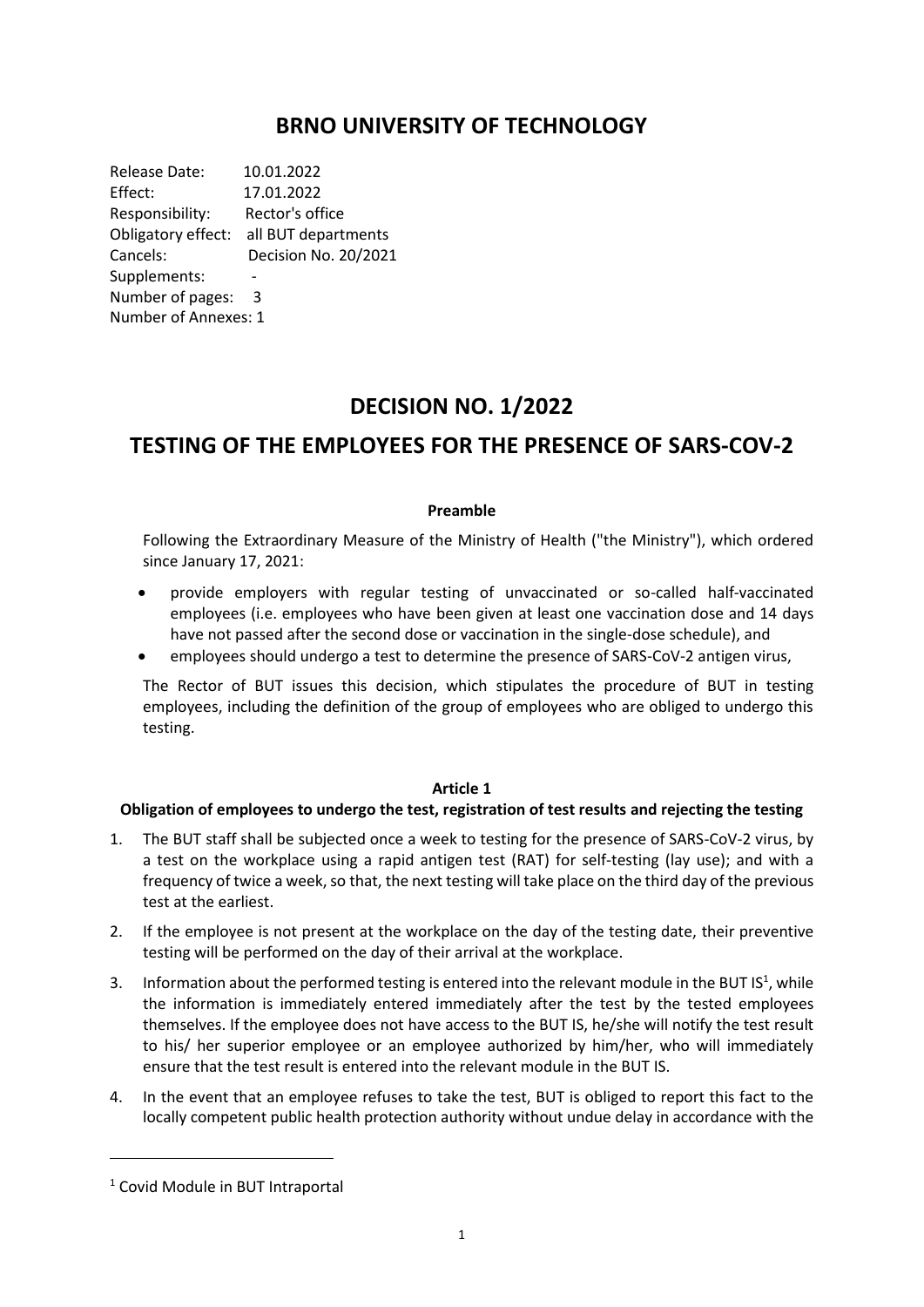Ministry's Extraordinary Measures. The senior manager shall immediately limit the employee's meetings with other persons while present at the workplace to the extent necessary and will communicate this to the BUT Crisis Staff at [krizovystab@vutbr.cz;](mailto:krizovystab@vutbr.cz) The BUT Crisis Staff then provides the announcement.

- 5. An employee who refuses to take the test is ordered to:
- a) wear an FFP2 respirator or other respiratory protective device (always without exhalation valve) meeting at least all technical conditions and requirements (for the product) including filtration efficiency of at least 94 % according to relevant standards (hereinafter "FFP2 respirator"), throughout time of presence at the workplace,
- b) keep a distance of at least 1.5 meters from other persons,
- c) eat separately from other persons; the obligation to wear respiratory protective equipment does not apply during the consumption of food

#### **Article 2 Exceptions to testing and their proof**

- 1. The following staff does not have to undergo the test, who:
	- a) have undergone a negative RT-PCR test<sup>2</sup> for SARS-CoV-2 with negative results in the last 72 hours,
	- b) have undergone a negative antigen test (RAT) for the presence of SARS-CoV-2 virus antigen by a healthcare professional in the last 24 hours, with negative results<sup>3</sup>,
	- c) on the basis of an agreement with the employer, perform their work outside the place of work (home-office).
	- d) who do not work at the place of employment of the employer or employee because of obstacles to work on the part of the employer or employee, for the duration of those obstacles; or
	- e) who have undergone a preventive test with a negative result in accordance with the applicable extraordinary measure of the Ministry for testing employees at another employer of which they are also employees or at another legal entity of which they are an authority or a member of the authority.
- 2. The employee is obliged to prove to the employer the facts according to point 1, namely:
	- a) the facts referred to in point  $1$  (b) to (d) a copy of the record in the Infectious Diseases Information System or a certificate issued by the health service provider.
	- b) the fact referred to in point 1 e) a written confirmation from the employer or legal entity of which they are a body or a member of the body that they are undergoing preventive testing with them in accordance with the applicable extraordinary measure of the Ministry for testing employees
- 3. Employees are obliged to register data and documents according to Paragraphs 1 and 2 in the BUT  $IS<sup>4</sup>$ .

 $^2$  According to current measures of the Ministry, the so-called starting vaccinated persons are entitled to 5 free RT-PCR tests per month. Unvaccinated persons must pay for RT-PCR tests

<sup>&</sup>lt;sup>3</sup> According to the current measures of the Ministry, the antigen test must be reimbursed by the person who requested the test.

<sup>4</sup> In the case of home office records and obstacles at work, it is a module "Evidence of absence". In other cases, it is the "Covid" module. Both are in the BUT Intraportal.